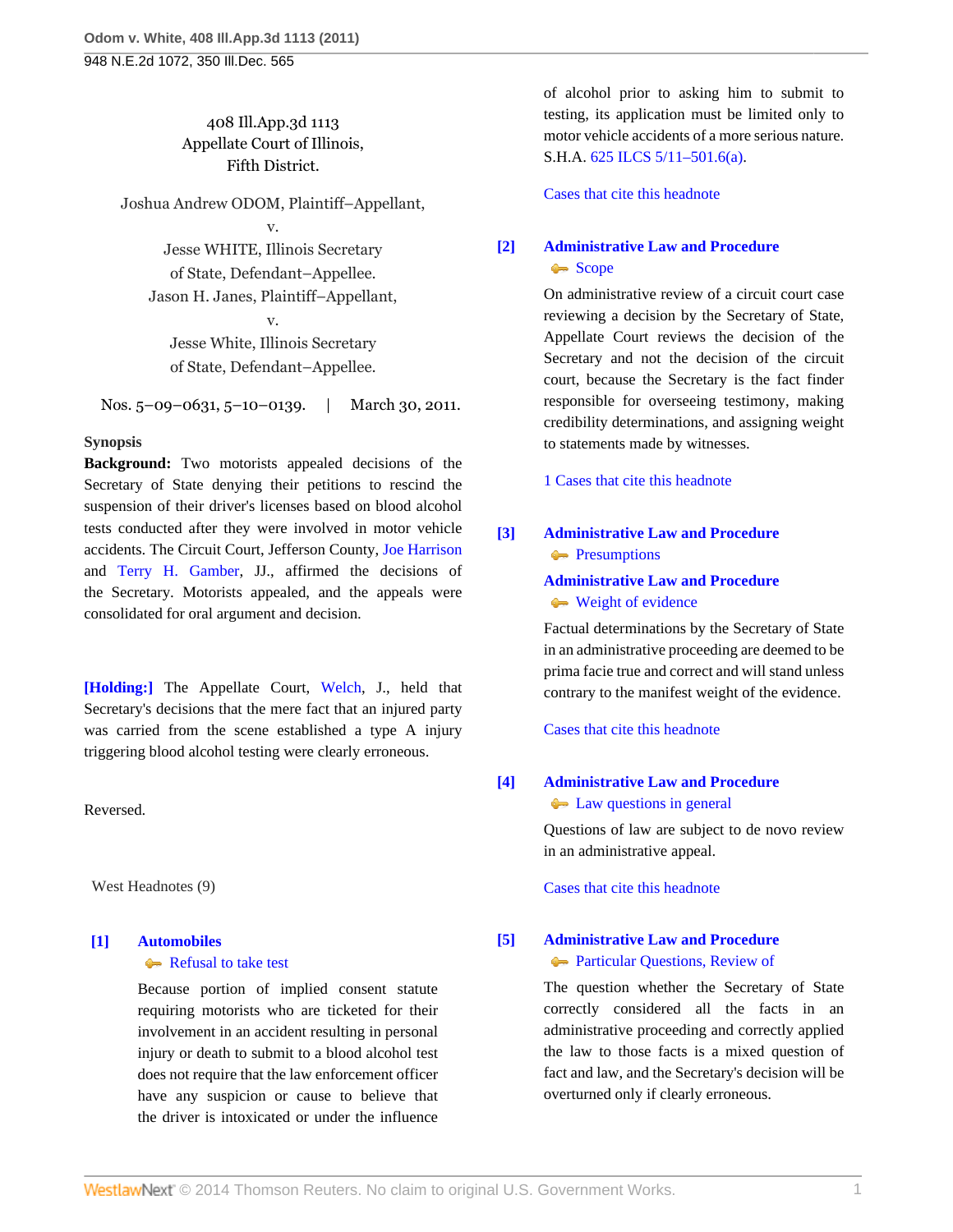[Cases that cite this headnote](http://www.westlaw.com/Link/RelatedInformation/DocHeadnoteLink?docGuid=If098c6e05ee911e097a4a9f0a6e10efc&headnoteId=202493457600520111213035525&originationContext=document&vr=3.0&rs=cblt1.0&transitionType=CitingReferences&contextData=(sc.Search))

#### <span id="page-1-1"></span>**[\[6\]](#page-4-0) [Automobiles](http://www.westlaw.com/Browse/Home/KeyNumber/48A/View.html?docGuid=If098c6e05ee911e097a4a9f0a6e10efc&originationContext=document&vr=3.0&rs=cblt1.0&transitionType=DocumentItem&contextData=(sc.Search))**

[Scope of review; discretion and fact](http://www.westlaw.com/Browse/Home/KeyNumber/48Ak144.2(3)/View.html?docGuid=If098c6e05ee911e097a4a9f0a6e10efc&originationContext=document&vr=3.0&rs=cblt1.0&transitionType=DocumentItem&contextData=(sc.Search)) [questions](http://www.westlaw.com/Browse/Home/KeyNumber/48Ak144.2(3)/View.html?docGuid=If098c6e05ee911e097a4a9f0a6e10efc&originationContext=document&vr=3.0&rs=cblt1.0&transitionType=DocumentItem&contextData=(sc.Search))

Decisions by Secretary of State, in two administrative appeals from driver's license suspensions based on blood alcohol tests conducted after the motorists were involved in motor vehicle accidents, that the accidents involved "type A" injury sufficient to trigger blood alcohol testing involved mixed questions of law and fact, which would be reviewed under the clearly erroneous standard; Secretary examined the facts in each case to decide whether they established injuries meeting the statutory definition of type A injury.

[Cases that cite this headnote](http://www.westlaw.com/Link/RelatedInformation/DocHeadnoteLink?docGuid=If098c6e05ee911e097a4a9f0a6e10efc&headnoteId=202493457600620111213035525&originationContext=document&vr=3.0&rs=cblt1.0&transitionType=CitingReferences&contextData=(sc.Search))

### <span id="page-1-2"></span>**[\[7\]](#page-4-1) [Administrative Law and Procedure](http://www.westlaw.com/Browse/Home/KeyNumber/15A/View.html?docGuid=If098c6e05ee911e097a4a9f0a6e10efc&originationContext=document&vr=3.0&rs=cblt1.0&transitionType=DocumentItem&contextData=(sc.Search)) [Particular Questions, Review of](http://www.westlaw.com/Browse/Home/KeyNumber/15AV(E)/View.html?docGuid=If098c6e05ee911e097a4a9f0a6e10efc&originationContext=document&vr=3.0&rs=cblt1.0&transitionType=DocumentItem&contextData=(sc.Search))**

A "mixed question of law and fact" subject to review under the clearly erroneous standard in an administrative proceeding is one involving an examination of the legal effect of a given set of facts; stated another way, a mixed question of law and fact is one in which the historical facts are admitted or established, the rule of law is undisputed, and the issue is whether the facts satisfy the statutory standard or whether the rule of law as applied to the established facts is or is not violated.

[Cases that cite this headnote](http://www.westlaw.com/Link/RelatedInformation/DocHeadnoteLink?docGuid=If098c6e05ee911e097a4a9f0a6e10efc&headnoteId=202493457600720111213035525&originationContext=document&vr=3.0&rs=cblt1.0&transitionType=CitingReferences&contextData=(sc.Search))

# <span id="page-1-3"></span>**[\[8\]](#page-4-2) [Administrative Law and Procedure](http://www.westlaw.com/Browse/Home/KeyNumber/15A/View.html?docGuid=If098c6e05ee911e097a4a9f0a6e10efc&originationContext=document&vr=3.0&rs=cblt1.0&transitionType=DocumentItem&contextData=(sc.Search)) [Particular Questions, Review of](http://www.westlaw.com/Browse/Home/KeyNumber/15AV(E)/View.html?docGuid=If098c6e05ee911e097a4a9f0a6e10efc&originationContext=document&vr=3.0&rs=cblt1.0&transitionType=DocumentItem&contextData=(sc.Search))**

An agency decision is clearly erroneous only when the reviewing court, on the entire record, is left with the definite and firm conviction that a mistake has been committed.

#### [Cases that cite this headnote](http://www.westlaw.com/Link/RelatedInformation/DocHeadnoteLink?docGuid=If098c6e05ee911e097a4a9f0a6e10efc&headnoteId=202493457600820111213035525&originationContext=document&vr=3.0&rs=cblt1.0&transitionType=CitingReferences&contextData=(sc.Search))

<span id="page-1-0"></span>**[\[9\]](#page-4-3) [Automobiles](http://www.westlaw.com/Browse/Home/KeyNumber/48A/View.html?docGuid=If098c6e05ee911e097a4a9f0a6e10efc&originationContext=document&vr=3.0&rs=cblt1.0&transitionType=DocumentItem&contextData=(sc.Search))**

[Refusal to take test](http://www.westlaw.com/Browse/Home/KeyNumber/48Ak144.1(1.20)/View.html?docGuid=If098c6e05ee911e097a4a9f0a6e10efc&originationContext=document&vr=3.0&rs=cblt1.0&transitionType=DocumentItem&contextData=(sc.Search))

Decisions by Secretary of State, in two administrative appeals from driver's license suspensions, that the mere fact that an injured party was carried from the scene by ambulance was sufficient to establish a type A injury, so as to trigger blood alcohol testing of the driver under the implied consent statute, were clearly erroneous; statute required that the injuries require the injured party to be carried from the scene, rather than that they merely be carried from the scene for whatever reason, and other evidence in the cases under review did not indicate that the injuries necessitated carrying the injured parties from the scene. S.H.A. [625 ILCS](http://www.westlaw.com/Link/Document/FullText?findType=L&pubNum=1000008&cite=IL625S5%2f2-118&originatingDoc=If098c6e05ee911e097a4a9f0a6e10efc&refType=LQ&originationContext=document&vr=3.0&rs=cblt1.0&transitionType=DocumentItem&contextData=(sc.Search)) [5/2–118](http://www.westlaw.com/Link/Document/FullText?findType=L&pubNum=1000008&cite=IL625S5%2f2-118&originatingDoc=If098c6e05ee911e097a4a9f0a6e10efc&refType=LQ&originationContext=document&vr=3.0&rs=cblt1.0&transitionType=DocumentItem&contextData=(sc.Search)), [5/11–501.6\(e\).](http://www.westlaw.com/Link/Document/FullText?findType=L&pubNum=1000008&cite=IL625S5%2f11-501.6&originatingDoc=If098c6e05ee911e097a4a9f0a6e10efc&refType=SP&originationContext=document&vr=3.0&rs=cblt1.0&transitionType=DocumentItem&contextData=(sc.Search)#co_pp_7fdd00001ca15)

[Cases that cite this headnote](http://www.westlaw.com/Link/RelatedInformation/DocHeadnoteLink?docGuid=If098c6e05ee911e097a4a9f0a6e10efc&headnoteId=202493457600920111213035525&originationContext=document&vr=3.0&rs=cblt1.0&transitionType=CitingReferences&contextData=(sc.Search))

#### **Attorneys and Law Firms**

**\*\*1073** J. Israel Slone, O'Fallon, IL, for Appellants.

Lisa Madigan, Attorney General, State of Illinois, [Michael](http://www.westlaw.com/Link/Document/FullText?findType=h&pubNum=176284&cite=0253594001&originatingDoc=If098c6e05ee911e097a4a9f0a6e10efc&refType=RQ&originationContext=document&vr=3.0&rs=cblt1.0&transitionType=DocumentItem&contextData=(sc.Search)) [A. Scodro](http://www.westlaw.com/Link/Document/FullText?findType=h&pubNum=176284&cite=0253594001&originatingDoc=If098c6e05ee911e097a4a9f0a6e10efc&refType=RQ&originationContext=document&vr=3.0&rs=cblt1.0&transitionType=DocumentItem&contextData=(sc.Search)), Solicitor General, [Janon E. Fabiano](http://www.westlaw.com/Link/Document/FullText?findType=h&pubNum=176284&cite=0104027701&originatingDoc=If098c6e05ee911e097a4a9f0a6e10efc&refType=RQ&originationContext=document&vr=3.0&rs=cblt1.0&transitionType=DocumentItem&contextData=(sc.Search)), Assistant Attorney General, Chicago, IL, for Appellee.

**Opinion**

#### **\*\*\*566** *OPINION*

Justice [WELCH](http://www.westlaw.com/Link/Document/FullText?findType=h&pubNum=176284&cite=0212121101&originatingDoc=If098c6e05ee911e097a4a9f0a6e10efc&refType=RQ&originationContext=document&vr=3.0&rs=cblt1.0&transitionType=DocumentItem&contextData=(sc.Search)) delivered the judgment of the court, with opinion.

**\*1114** These cases, consolidated in this court for oral argument and decision only, come before us on administrative review from the circuit court of Jefferson County, which affirmed the decisions of the Illinois Secretary of State (the Secretary) to deny the appellants' petitions to rescind the suspensions of their driving privileges pursuant to section  $6-206(a)(31)$  of the Illinois Vehicle Code (the Code)  $(625$  $(625$ ILCS  $5/6-206(a)(31)$  (West 2008)). Both appellants had been drivers of motor vehicles that were involved in motor vehicle accidents involving personal injuries to individuals who were transported from the scene in ambulances. At all the stages of the proceedings, the appellants have argued only that the motor vehicle accidents did not involve the types of personal injuries enumerated in the statute as conferring their implied consent to blood-alcohol tests.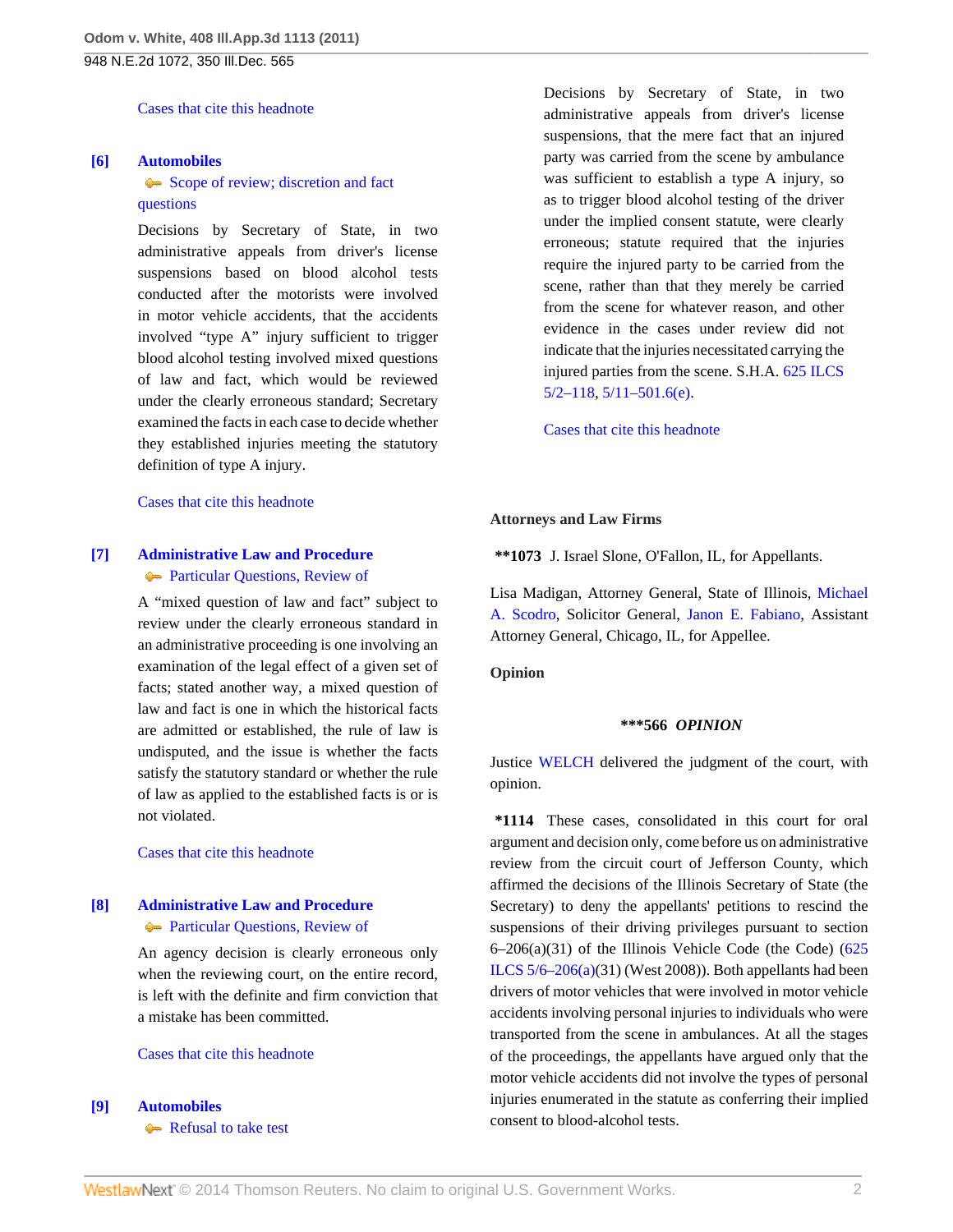Some discussion of the statutory scheme may be helpful to further the discussion of the facts and the law. Section 6–206(a)(31) of the Code gives the Secretary discretionary authority to suspend or revoke the driving privileges of any person upon sufficient evidence that the person has refused **\*\*\*567 \*\*1074** to submit to a blood-alcohol test as required by section 11–501.6 of the Code [\(625 ILCS 5/11–](http://www.westlaw.com/Link/Document/FullText?findType=L&pubNum=1000008&cite=IL625S5%2f11-501.6&originatingDoc=If098c6e05ee911e097a4a9f0a6e10efc&refType=LQ&originationContext=document&vr=3.0&rs=cblt1.0&transitionType=DocumentItem&contextData=(sc.Search)) [501.6 \(West 2008\)](http://www.westlaw.com/Link/Document/FullText?findType=L&pubNum=1000008&cite=IL625S5%2f11-501.6&originatingDoc=If098c6e05ee911e097a4a9f0a6e10efc&refType=LQ&originationContext=document&vr=3.0&rs=cblt1.0&transitionType=DocumentItem&contextData=(sc.Search))) or has submitted to a test resulting in an alcohol concentration of 0.08 or more. [625 ILCS 5/6–206\(a\)](http://www.westlaw.com/Link/Document/FullText?findType=L&pubNum=1000008&cite=IL625S5%2f6-206&originatingDoc=If098c6e05ee911e097a4a9f0a6e10efc&refType=SP&originationContext=document&vr=3.0&rs=cblt1.0&transitionType=DocumentItem&contextData=(sc.Search)#co_pp_8b3b0000958a4) (31) (West 2008).

Section 11–501.6(a) of the Code provides that any person who drives or is in actual control of a motor vehicle upon the public highways and who has been involved in an accident resulting in personal injury or death for which he has been arrested for a nonequipment violation, as evidenced by the issuance of a traffic ticket, shall be deemed to have given consent for a blood-alcohol test. [625 ILCS 5/11–501.6\(a\)](http://www.westlaw.com/Link/Document/FullText?findType=L&pubNum=1000008&cite=IL625S5%2f11-501.6&originatingDoc=If098c6e05ee911e097a4a9f0a6e10efc&refType=SP&originationContext=document&vr=3.0&rs=cblt1.0&transitionType=DocumentItem&contextData=(sc.Search)#co_pp_8b3b0000958a4) (West 2008). For purposes of this section, a personal injury is defined as follows:

"includ[ing] any type A injury as indicated on the traffic accident report completed by a law enforcement officer that requires immediate professional attention in either a doctor's office or a medical **\*1115** facility. A type A injury shall include severely bleeding wounds, distorted extremities, and injuries that require the injured party to be carried from the scene."  $625$  ILCS  $5/11-501.6(g)$  (West 2008).

<span id="page-2-0"></span>**[\[1\]](#page-0-0)** Although this paragraph of the statute speaks in terms of inclusion, the supreme court has held that type A injuries are limited to those listed in the paragraph: severely bleeding wounds, distorted extremities, or injuries that require the injured party to be carried from the scene. *[Fink v. Ryan,](http://www.westlaw.com/Link/Document/FullText?findType=Y&serNum=1996236106&pubNum=578&originationContext=document&vr=3.0&rs=cblt1.0&transitionType=DocumentItem&contextData=(sc.Search))* [174 Ill.2d 302, 310, 220 Ill.Dec. 369, 673 N.E.2d 281](http://www.westlaw.com/Link/Document/FullText?findType=Y&serNum=1996236106&pubNum=578&originationContext=document&vr=3.0&rs=cblt1.0&transitionType=DocumentItem&contextData=(sc.Search)) [\(1996\).](http://www.westlaw.com/Link/Document/FullText?findType=Y&serNum=1996236106&pubNum=578&originationContext=document&vr=3.0&rs=cblt1.0&transitionType=DocumentItem&contextData=(sc.Search)) Personal injuries requiring only a visit to a doctor's office or a medical facility, without severe bleeding, distorted extremities, or the need for the injured party to be carried from the scene, do not qualify as type A injuries. This ensures that only drivers involved in more serious accidents, in which the expectation of privacy is diminished and the administration of the blood-alcohol test is minimally intrusive, are subjected to testing. *Fink,* [174 Ill.2d at 311, 220 Ill.Dec. 369, 673](http://www.westlaw.com/Link/Document/FullText?findType=Y&serNum=1996236106&pubNum=578&originationContext=document&vr=3.0&rs=cblt1.0&transitionType=DocumentItem&contextData=(sc.Search)) [N.E.2d 281.](http://www.westlaw.com/Link/Document/FullText?findType=Y&serNum=1996236106&pubNum=578&originationContext=document&vr=3.0&rs=cblt1.0&transitionType=DocumentItem&contextData=(sc.Search)) Because the statute does not require that the law enforcement officer have any suspicion or cause to believe that the driver is intoxicated or under the influence of alcohol prior to asking him to submit to testing, its application must be so limited only to motor vehicle accidents of a more serious

nature. *Fink,* [174 Ill.2d at 309–12, 220 Ill.Dec. 369, 673](http://www.westlaw.com/Link/Document/FullText?findType=Y&serNum=1996236106&pubNum=578&originationContext=document&vr=3.0&rs=cblt1.0&transitionType=DocumentItem&contextData=(sc.Search)) [N.E.2d 281.](http://www.westlaw.com/Link/Document/FullText?findType=Y&serNum=1996236106&pubNum=578&originationContext=document&vr=3.0&rs=cblt1.0&transitionType=DocumentItem&contextData=(sc.Search))

A person may contest the suspension of his driving privileges by requesting an administrative hearing with the Secretary in accordance with section 2–118 of the Code [\(625 ILCS 5/2–](http://www.westlaw.com/Link/Document/FullText?findType=L&pubNum=1000008&cite=IL625S5%2f2-118&originatingDoc=If098c6e05ee911e097a4a9f0a6e10efc&refType=LQ&originationContext=document&vr=3.0&rs=cblt1.0&transitionType=DocumentItem&contextData=(sc.Search)) [118 \(West 2008\)\)](http://www.westlaw.com/Link/Document/FullText?findType=L&pubNum=1000008&cite=IL625S5%2f2-118&originatingDoc=If098c6e05ee911e097a4a9f0a6e10efc&refType=LQ&originationContext=document&vr=3.0&rs=cblt1.0&transitionType=DocumentItem&contextData=(sc.Search)), at the conclusion of which the Secretary may rescind, continue, or modify the order of suspension. [625](http://www.westlaw.com/Link/Document/FullText?findType=L&pubNum=1000008&cite=IL625S5%2f11-501.6&originatingDoc=If098c6e05ee911e097a4a9f0a6e10efc&refType=SP&originationContext=document&vr=3.0&rs=cblt1.0&transitionType=DocumentItem&contextData=(sc.Search)#co_pp_7fdd00001ca15) [ILCS 5/11–501.6\(e\)](http://www.westlaw.com/Link/Document/FullText?findType=L&pubNum=1000008&cite=IL625S5%2f11-501.6&originatingDoc=If098c6e05ee911e097a4a9f0a6e10efc&refType=SP&originationContext=document&vr=3.0&rs=cblt1.0&transitionType=DocumentItem&contextData=(sc.Search)#co_pp_7fdd00001ca15) (West 2008). The action of the Secretary is subject to judicial review in the circuit court and thereafter in accordance with the Administrative Review Law [\(735](http://www.westlaw.com/Link/Document/FullText?findType=L&pubNum=1000008&cite=IL735S5%2f3-101&originatingDoc=If098c6e05ee911e097a4a9f0a6e10efc&refType=LQ&originationContext=document&vr=3.0&rs=cblt1.0&transitionType=DocumentItem&contextData=(sc.Search)) [ILCS 5/3–101](http://www.westlaw.com/Link/Document/FullText?findType=L&pubNum=1000008&cite=IL735S5%2f3-101&originatingDoc=If098c6e05ee911e097a4a9f0a6e10efc&refType=LQ&originationContext=document&vr=3.0&rs=cblt1.0&transitionType=DocumentItem&contextData=(sc.Search)) *et seq.* (West 2008)). [625 ILCS 5/2–118\(e\)](http://www.westlaw.com/Link/Document/FullText?findType=L&pubNum=1000008&cite=IL625S5%2f2-118&originatingDoc=If098c6e05ee911e097a4a9f0a6e10efc&refType=SP&originationContext=document&vr=3.0&rs=cblt1.0&transitionType=DocumentItem&contextData=(sc.Search)#co_pp_7fdd00001ca15) (West 2008).

In both the cases before us, the appellant drivers were asked to and did submit to blood-alcohol tests. Both tests revealed an alcohol concentration of 0.08 or more. Accordingly, their driving privileges were suspended. Each driver contested the suspension by requesting a hearing before the Secretary, and in each case the Secretary upheld the suspension. Both drivers sought administrative review in the circuit court of Jefferson County, and in each case the circuit court affirmed the decision of the Secretary. The drivers now appeal to this court.

<span id="page-2-4"></span><span id="page-2-3"></span><span id="page-2-2"></span><span id="page-2-1"></span>**[\[2\]](#page-0-1) [\[3\]](#page-0-2) [\[4\]](#page-0-3) [\[5](#page-0-4)]** As always on administrative review, we review the decision of the Secretary and not the decision of the circuit court, because the Secretary is the fact finder responsible for overseeing testimony, **\*\*\*568 \*\*1075** making credibility determinations, and assigning weight to statements **\*1116** made by witnesses. *[Emergency](http://www.westlaw.com/Link/Document/FullText?findType=Y&serNum=2019950953&pubNum=578&originationContext=document&vr=3.0&rs=cblt1.0&transitionType=DocumentItem&contextData=(sc.Search)) [Treatment, S.C. v. Department of Employment Security,](http://www.westlaw.com/Link/Document/FullText?findType=Y&serNum=2019950953&pubNum=578&originationContext=document&vr=3.0&rs=cblt1.0&transitionType=DocumentItem&contextData=(sc.Search))* 394 [Ill.App.3d 893, 901, 334 Ill.Dec. 538, 917 N.E.2d 135](http://www.westlaw.com/Link/Document/FullText?findType=Y&serNum=2019950953&pubNum=578&originationContext=document&vr=3.0&rs=cblt1.0&transitionType=DocumentItem&contextData=(sc.Search)) [\(2009\).](http://www.westlaw.com/Link/Document/FullText?findType=Y&serNum=2019950953&pubNum=578&originationContext=document&vr=3.0&rs=cblt1.0&transitionType=DocumentItem&contextData=(sc.Search)) Factual determinations by the Secretary are deemed to be *prima facie* true and correct and will stand unless contrary to the manifest weight of the evidence. *[Emergency](http://www.westlaw.com/Link/Document/FullText?findType=Y&serNum=2019950953&pubNum=578&originationContext=document&vr=3.0&rs=cblt1.0&transitionType=DocumentItem&contextData=(sc.Search)) Treatment, S.C.,* [394 Ill.App.3d at 901, 334 Ill.Dec. 538,](http://www.westlaw.com/Link/Document/FullText?findType=Y&serNum=2019950953&pubNum=578&originationContext=document&vr=3.0&rs=cblt1.0&transitionType=DocumentItem&contextData=(sc.Search)) [917 N.E.2d 135.](http://www.westlaw.com/Link/Document/FullText?findType=Y&serNum=2019950953&pubNum=578&originationContext=document&vr=3.0&rs=cblt1.0&transitionType=DocumentItem&contextData=(sc.Search)) Questions of law are subject to *de novo* review. *[Emergency Treatment, S.C.,](http://www.westlaw.com/Link/Document/FullText?findType=Y&serNum=2019950953&pubNum=578&originationContext=document&vr=3.0&rs=cblt1.0&transitionType=DocumentItem&contextData=(sc.Search))* 394 Ill.App.3d at 901, [334 Ill.Dec. 538, 917 N.E.2d 135.](http://www.westlaw.com/Link/Document/FullText?findType=Y&serNum=2019950953&pubNum=578&originationContext=document&vr=3.0&rs=cblt1.0&transitionType=DocumentItem&contextData=(sc.Search)) The question whether the Secretary correctly considered all the facts and correctly applied the law to those facts is a mixed question of fact and law, and the Secretary's decision will be overturned only if clearly erroneous. *[Emergency Treatment, S.C.,](http://www.westlaw.com/Link/Document/FullText?findType=Y&serNum=2019950953&pubNum=578&originationContext=document&vr=3.0&rs=cblt1.0&transitionType=DocumentItem&contextData=(sc.Search))* 394 [Ill.App.3d at 901, 334 Ill.Dec. 538, 917 N.E.2d 135.](http://www.westlaw.com/Link/Document/FullText?findType=Y&serNum=2019950953&pubNum=578&originationContext=document&vr=3.0&rs=cblt1.0&transitionType=DocumentItem&contextData=(sc.Search))

The proceedings before the Secretary reveal the following facts. Appellant Joshua A. Odom was involved in a singlevehicle accident May 11, 2008. He crested a hill too fast and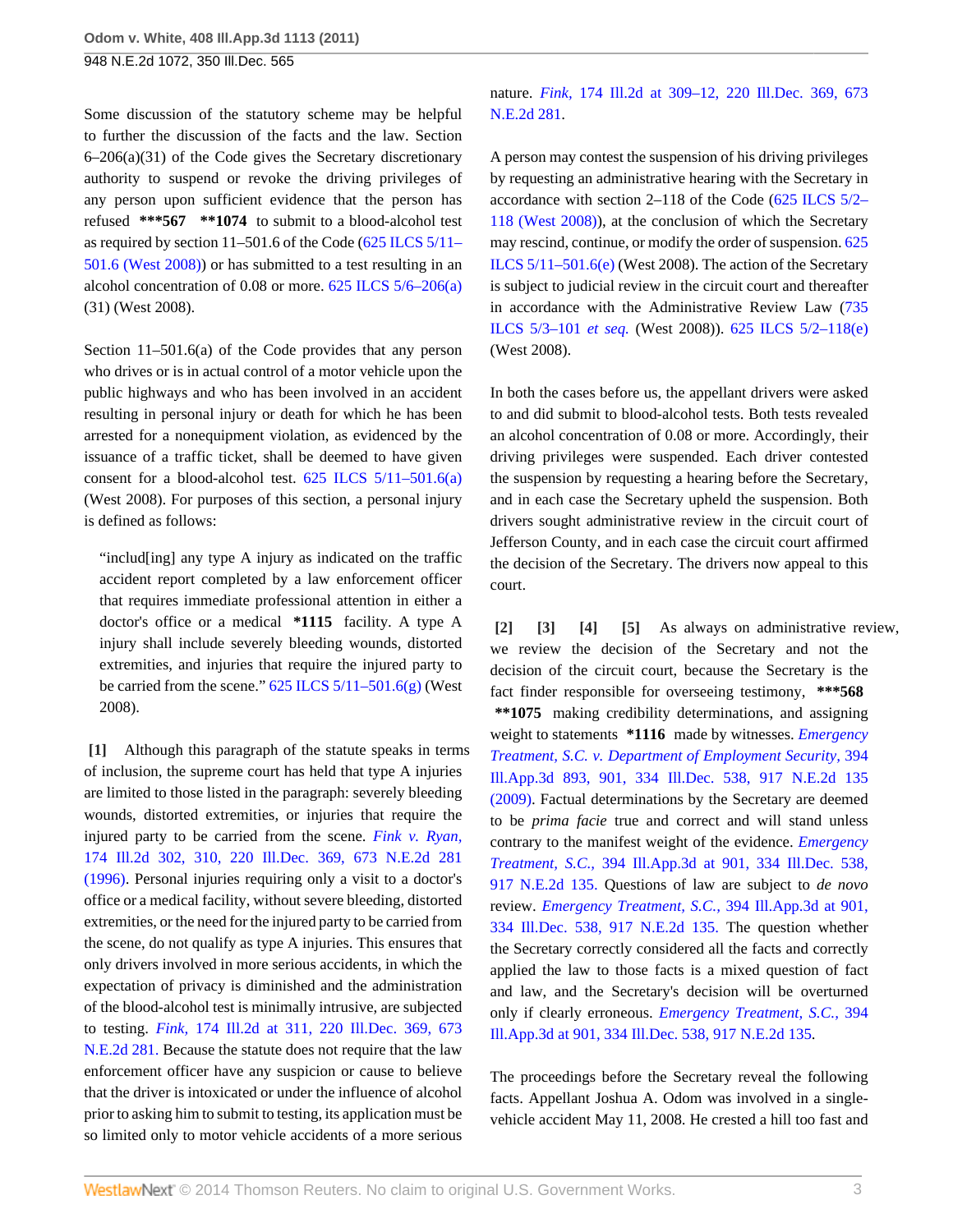lost control of his vehicle, which became airborne and rolled several times. The car came to rest against an embankment, which made it impossible for him to open the driver-side door. His OnStar system alerted authorities and dispatched an ambulance. Odom repeatedly told responding personnel that he was fine and was not injured. Responders told him not to attempt to exit the vehicle until ambulance personnel arrived, in case he was injured. Ambulance personnel removed him from the vehicle and placed him on a gurney. Odom did not remember that any ambulance personnel had asked him if he was injured or if he needed assistance. One of the ambulance personnel wrote in his report that Odom denied any pain or injuries. Odom was not asked if he wanted or needed to go to the hospital in the ambulance. Odom did not know that he could refuse, but he told everyone that he was fine. Had he been given a choice, he would not have gone in the ambulance. Odom's only injury was a minor laceration on his head from a piece of glass. Hospital personnel simply cleaned it up. He was given a CAT scan to check for head injuries, which was negative. He was released from the hospital that night and felt fine the next day. He did not need to take the muscle relaxants he had been sent home with. Odom denied that he had any severely bleeding wounds, any distorted extremities, or any injuries that required he be carried from the scene.

Deputy Donald Wesley Harbison testified that he responded to the accident scene. Harbison testified that Odom told him he was okay but that he was "humped over" and could not get out of the car. It appeared to Harbison that Odom was "pushed forward" and physically could not get over the passenger seat to get out of the car. Harbison did not observe any injuries to Odom other than blood from a superficial cut, but he testified that he was moaning and groaning **\*1117** when ambulance personnel started to move him. Harbison was not aware of any severely bleeding wounds or distorted extremities on Odom. Harbison believed that Odom's injuries did require him to be carried from the scene because when the ambulance personnel put the cervical collar on him, Odom was moaning and groaning and he never told them he was not injured. This moaning increased at the hospital. Harbison testified that on the traffic accident report he indicated that Odom had an incapacitating injury; the actual report shows a type B injury, which is a nonincapacitating injury. Based on his observations, it was Harbison's opinion that Odom's injuries required that he be carried from the scene in an ambulance. Harbison stated that based on **\*\*\*569 \*\*1076** the way Odom was sitting in the vehicle and acting, he would not have been able to walk away from the accident and be okay.

Odom testified that he does not remember moaning or groaning at the scene of the accident or in the ambulance. He testified that he might have moaned at the hospital when blood was being drawn because he does not like that procedure. The report of the ambulance personnel did not report any moaning or groaning, nor did hospital records. Odom was only at the hospital for about one hour, and he walked out under his own power and went to work the next day.

The traffic accident report submitted by Deputy Harbison indicates a type B injury. Harbison's narrative report indicates that upon his arrival at the scene, Odom told him that he was not injured but could not get out of the vehicle. It further indicated that Odom was transported to the hospital via ambulance.

The Secretary denied Odom's petition to rescind his suspension, holding, "The fact that [Odom] was carried from the scene by ambulance to a local hospital at the discretion of ambulance personnel is sufficient evidence for a reasonable police officer to conclude that a Type A injury was sustained."

Appellant Jason H. Janes was driving a motor vehicle that was involved in an accident on August 30, 2007, in which his passenger was injured. According to Janes, the passenger only had a small cut above his right eye. Nevertheless, he was taken by ambulance from the scene to the hospital. The passenger was not given any choice whether to go in the ambulance; he was told he was going. Janes could remember his passenger stating that he did not want to go in the ambulance but that he was told he must. The passenger stated that he was okay and did not need or want to go in the ambulance, but he was forced to go. The passenger was released from the hospital that night with only a bandage. Janes did not see any severely bleeding wounds or distorted extremities on his passenger, who was able to walk. The **\*1118** passenger did not appear to have any injuries that would have prevented him from continuing his normal activities.

Sheriff's deputy Jeff Moore testified that he responded to the accident in which the passenger had been injured. Moore did not know the extent of the injuries suffered. He could not tell if the passenger had any severely bleeding wounds or any distorted extremities. Moore did not know of any other injuries. The ambulance was already on the scene when Moore arrived. Moore simply saw the passenger on a stretcher being loaded into the ambulance. Moore completed the traffic accident report and admitted that it did not indicate any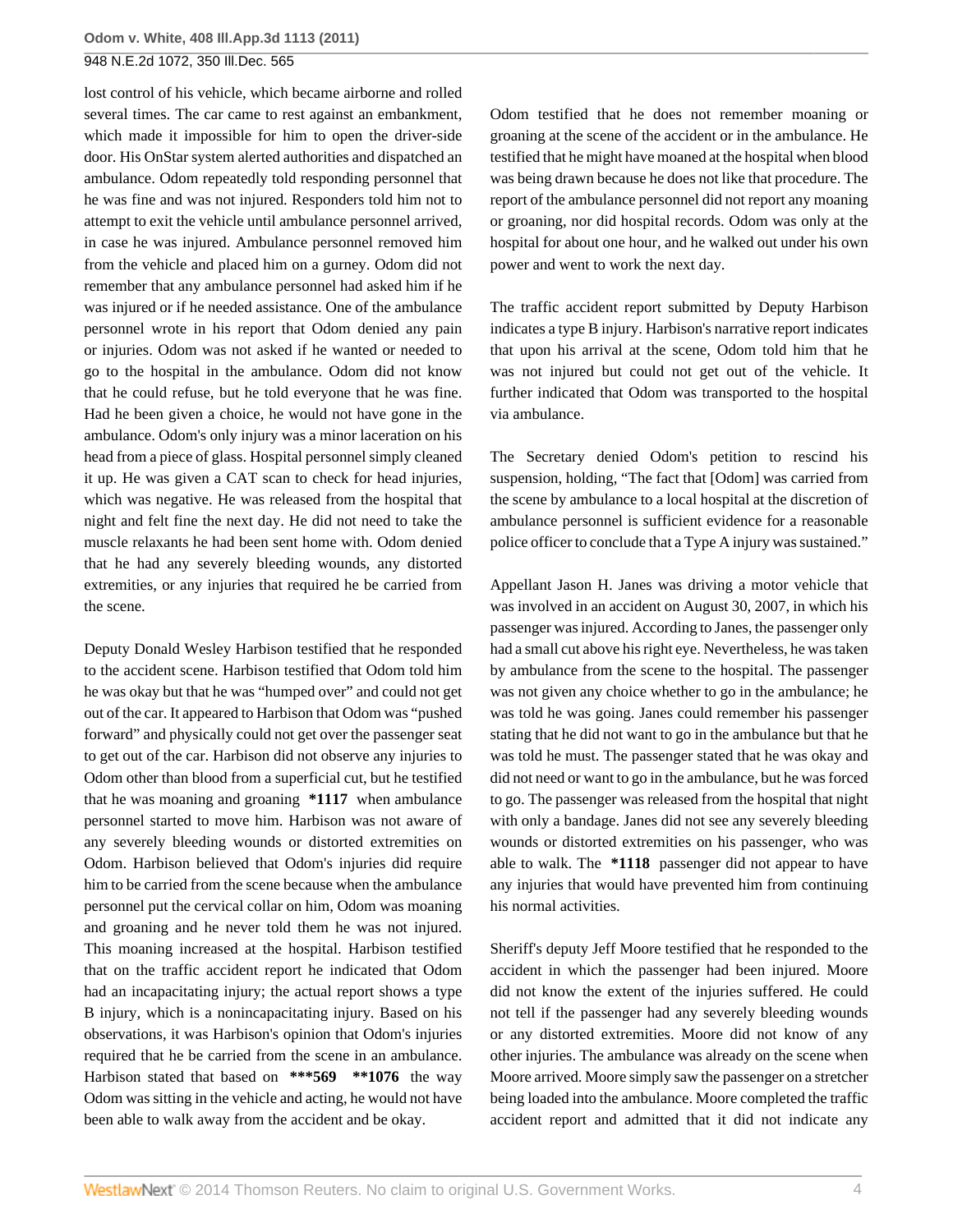injuries as a result of the accident, much less a type A injury. Moore also admitted that the report did not even contain the correct name of the passenger. He stated that these were his mistakes. Moore did observe the passenger on a stretcher being loaded into an ambulance.

Sheriff's deputy James Webb testified that he also responded to the scene of the accident. He observed the passenger lying on an ambulance cot receiving treatment. He was transported from the scene in the ambulance. Webb completed a narrative supplement to the traffic accident report completed by Moore. Both he and Moore testified that this was a part of the official traffic accident report. In his narrative report, Webb indicated that the passenger was injured and was carried from the scene in an ambulance. The report did not refer to the injury as a type A injury or an incapacitating injury. Webb was not aware of any severely bleeding wounds or any distorted extremities on the **\*\*\*570 \*\*1077** passenger. Webb did not see the passenger object to going in the ambulance.

The traffic accident report form prepared by Deputy Moore indicates no injuries. The narrative portion of the report prepared by Deputy Webb states only that the passenger was on an ambulance cot when Webb arrived and was later transported to the hospital. It says nothing about the passenger's injuries.

The Secretary denied Janes's petition to rescind the suspension of his driving privileges, holding that the fact that the passenger was carried from the scene by ambulance fulfills the statutory requirement of a type A injury. According to the Secretary, that the passenger was carried from the scene by an ambulance is indicated in the narrative supplement to the traffic accident report, and this is sufficient even if the appropriate box is not marked on the form portion of the report.

On appeal, we must first determine the appropriate standard of review. The historical facts of the cases are essentially undisputed, as set forth above. Neither party argues that the Secretary's findings of fact are contrary to the manifest weight of the evidence. The parties **\*1119** dispute only whether these facts establish the existence of type A injuries within the definition of the statute.

<span id="page-4-2"></span><span id="page-4-1"></span><span id="page-4-0"></span>**[\[6\]](#page-1-1) [\[7](#page-1-2)] [\[8\]](#page-1-3)** We conclude that the Secretary's decisions the scene. The **\*1120** Secretary cannot simply and willfully are ones involving a mixed question of law and fact, and our standard of review is to determine whether the decisions are clearly erroneous. A mixed question of law and fact is

one involving an examination of the legal effect of a given set of facts. *[AFM Messenger Service, Inc. v. Department of](http://www.westlaw.com/Link/Document/FullText?findType=Y&serNum=2001797063&pubNum=578&originationContext=document&vr=3.0&rs=cblt1.0&transitionType=DocumentItem&contextData=(sc.Search)) Employment Security,* [198 Ill.2d 380, 391, 261 Ill.Dec. 302,](http://www.westlaw.com/Link/Document/FullText?findType=Y&serNum=2001797063&pubNum=578&originationContext=document&vr=3.0&rs=cblt1.0&transitionType=DocumentItem&contextData=(sc.Search)) [763 N.E.2d 272 \(2001\)](http://www.westlaw.com/Link/Document/FullText?findType=Y&serNum=2001797063&pubNum=578&originationContext=document&vr=3.0&rs=cblt1.0&transitionType=DocumentItem&contextData=(sc.Search)). Stated another way, a mixed question is one in which the historical facts are admitted or established, the rule of law is undisputed, and the issue is whether the facts satisfy the statutory standard or whether the rule of law as applied to the established facts is or is not violated. *[AFM](http://www.westlaw.com/Link/Document/FullText?findType=Y&serNum=2001797063&pubNum=578&originationContext=document&vr=3.0&rs=cblt1.0&transitionType=DocumentItem&contextData=(sc.Search)) Messenger Service, Inc.,* [198 Ill.2d at 391, 261 Ill.Dec. 302,](http://www.westlaw.com/Link/Document/FullText?findType=Y&serNum=2001797063&pubNum=578&originationContext=document&vr=3.0&rs=cblt1.0&transitionType=DocumentItem&contextData=(sc.Search)) [763 N.E.2d 272.](http://www.westlaw.com/Link/Document/FullText?findType=Y&serNum=2001797063&pubNum=578&originationContext=document&vr=3.0&rs=cblt1.0&transitionType=DocumentItem&contextData=(sc.Search)) The Secretary examined the facts to decide whether those facts established injuries that met the statutory definition of a type A injury sufficient to confer implied consent for a blood-alcohol test. Our standard of review for this decision is whether it is clearly erroneous. A decision is clearly erroneous only when the reviewing court, on the entire record, is left with the definite and firm conviction that a mistake has been committed. *[AFM Messenger Service, Inc.,](http://www.westlaw.com/Link/Document/FullText?findType=Y&serNum=2001797063&pubNum=578&originationContext=document&vr=3.0&rs=cblt1.0&transitionType=DocumentItem&contextData=(sc.Search))* [198 Ill.2d at 395, 261 Ill.Dec. 302, 763 N.E.2d 272](http://www.westlaw.com/Link/Document/FullText?findType=Y&serNum=2001797063&pubNum=578&originationContext=document&vr=3.0&rs=cblt1.0&transitionType=DocumentItem&contextData=(sc.Search)).

<span id="page-4-3"></span>**[\[9\]](#page-1-0)** We reverse the decisions of the Secretary because the Secretary's findings that the mere fact that an injured party was carried from the scene by ambulance is sufficient to establish a type A injury are clearly erroneous. The plain language of the statute requires not only that the injured party be carried from the scene but that they have injuries which *require* that they be carried from the scene. The Secretary's decisions completely ignore and obviate this key element of the statutory definition.

In the instant cases, the law enforcement officers involved admitted that they had no knowledge concerning the injuries of the individuals carried away by ambulance. Although they did not see any severely bleeding wounds or any distorted extremities, they had no knowledge of whether or not the individuals had other injuries which *required* that they be carried from the scene by ambulance. The evidence in the records with respect to their injuries does not indicate that they had injuries which required that they be carried from the scene by ambulance. Indeed, **\*\*\*571 \*\*1078** the evidence in the records indicates the contrary. The law enforcement officers simply knew that the injured persons were carried away by ambulance. By finding that this was sufficient to establish a type A injury within the definition of the statute, the Secretary ignored a key element of that definition: that the person have injuries that *require* that they be carried from ignore a key element of the statutory definition of the type of injury required to confer implied consent to a blood-alcohol test.